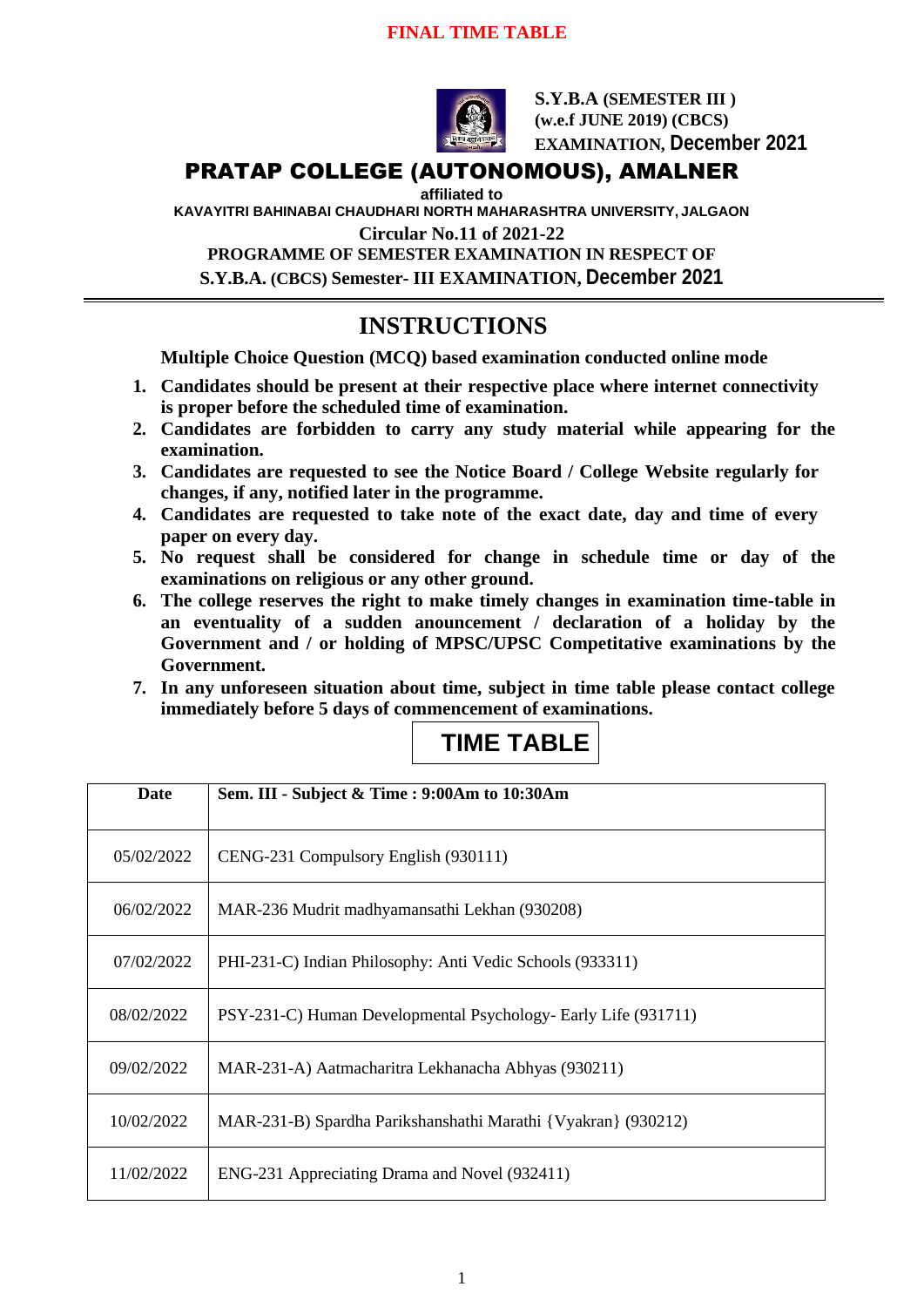# **FINAL TIME TABLE**

## **S.Y.B.A ( SEMESTER III ) (w.e.f. JUNE 2019) (CBCS) EXAMINATION, December 2021**

| <b>Date</b> | Sem. III - Subject & Time : 9:00Am to 10:30Am                            |
|-------------|--------------------------------------------------------------------------|
| 12/02/2022  | DEF-231 India's National Security-I (932011)                             |
| 13/02/2022  | HIS-231 Pre-and Proto History of India (Up to B.C. 2750) (931211)        |
| 14/02/2022  | GG-231 Human Geography (931511)                                          |
| 15/02/2022  | POL-231 Introduction to Admnistration of Maharashtra (931111)            |
| 16/02/2022  | ECO-231 Indian Economy since 1980 I (931011)                             |
| 17/02/2022  | HIN-231-A) Kathetar Gadya-1 (930511)                                     |
|             | HIN-231-B) Prayojanmulak Hindi-1 (930512)                                |
| 18/02/2022  | MAR-232 Aadhunik Vangmay prakar: Kadambari (930202)                      |
|             | DEF-232 Contemporary Warfare-I (932002)                                  |
|             | HIS-232 History of USSR (A.D. 1917 to A.D1964) (931202)                  |
|             | GG-232 Geography of Tourism-I (931502)                                   |
|             | POL-232 Reading Mahatma Gandhi (931102)                                  |
|             | ECO-232 Agriculture Economics-I (931002)                                 |
|             | HIN-232 Kavyashasra-1 (930502)                                           |
|             | ENG-232-A) English Literature from 16th Century to 19th Century (932402) |
| 20/02/2022  | MAR-233 Bhartiy Ani Pacchaty Sahity Vichar (930203)                      |
|             | ENG-233-A) Indian Writing in English (932403)                            |
|             | DEF-233 Defence Mechanism and Organization of India-I (932003)           |
|             | HIS-233 History of the Marathas (A.D. 1630 to 1680) (931203)             |
|             | POL-233 Political Ideology (931103)                                      |
|             | ECO-233 Advanced Macro Economics-I (931003)                              |
|             | HIN-233 Upanyas Vidha (930503)                                           |